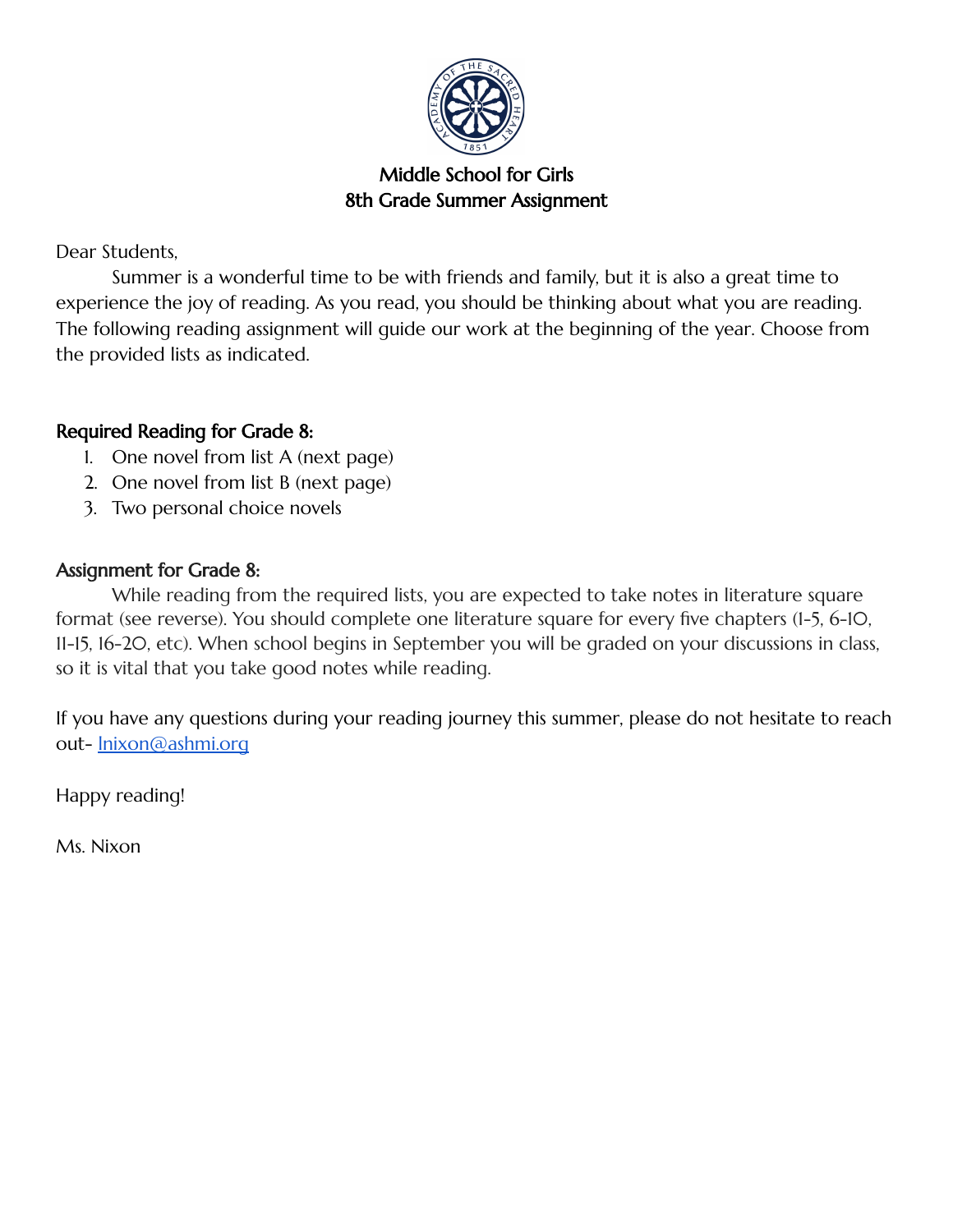Example: How I Became a Ghost Chapters 1-5

(this should fill one complete page of college-ruled lined paper)

| <b>New Vocabulary &amp; Definitions</b><br>(look up in a dictionary)                                                                                                                                                                                                                                                                                                                                                                         | <b>Notable Quotes &amp; Page Numbers</b><br>(write down 2-3 meaningful quotes)                                                                                                                                                                                                                                                                                                                                                     |
|----------------------------------------------------------------------------------------------------------------------------------------------------------------------------------------------------------------------------------------------------------------------------------------------------------------------------------------------------------------------------------------------------------------------------------------------|------------------------------------------------------------------------------------------------------------------------------------------------------------------------------------------------------------------------------------------------------------------------------------------------------------------------------------------------------------------------------------------------------------------------------------|
| Write down ALL new words that you come<br>across in the text and then look up their<br>definitions when you are done reading.<br>Admonish (pg. 3): to warn or reprimand<br>1.<br>someone firmly<br>2. Formidable (pg. IO): inspiring fear or<br>respect through being impressively large,<br>powerful, intense, or capable.<br>Chronological (pg.IO): starting with the<br>3.<br>earliest and following the order in which<br>they occurred. | Need more direction?<br>While reading, is there a quote that made you<br>think, "woah!"?<br>Was there a quote that greatly impacted one<br>of the main characters?<br>Did someone do or say something that made<br>you angry?<br>Example:<br>"I am what I am, an' I'm not ashamed. 'Never<br>be ashamed,' my ol' dad used ter say, 'there's<br>some who'll hold it against you, but they're not<br>worth botherin' with."' Pg. 432 |
| <b>Connections</b><br>(make 2-4 connections with the text)<br>Think about these questions when making your<br>connections:<br>How does the text relate to you?<br>1.<br>2. How does the text relate to the<br>world/society)<br>How does this text relate to other texts<br>3.<br>(books) you have read or other things<br>you have learned in or out of school?                                                                             | Summary<br>(What are 3-5 main events that took place)?<br>Think 5 W's, who, what, when, where, why.<br>Write in complete sentences.                                                                                                                                                                                                                                                                                                |